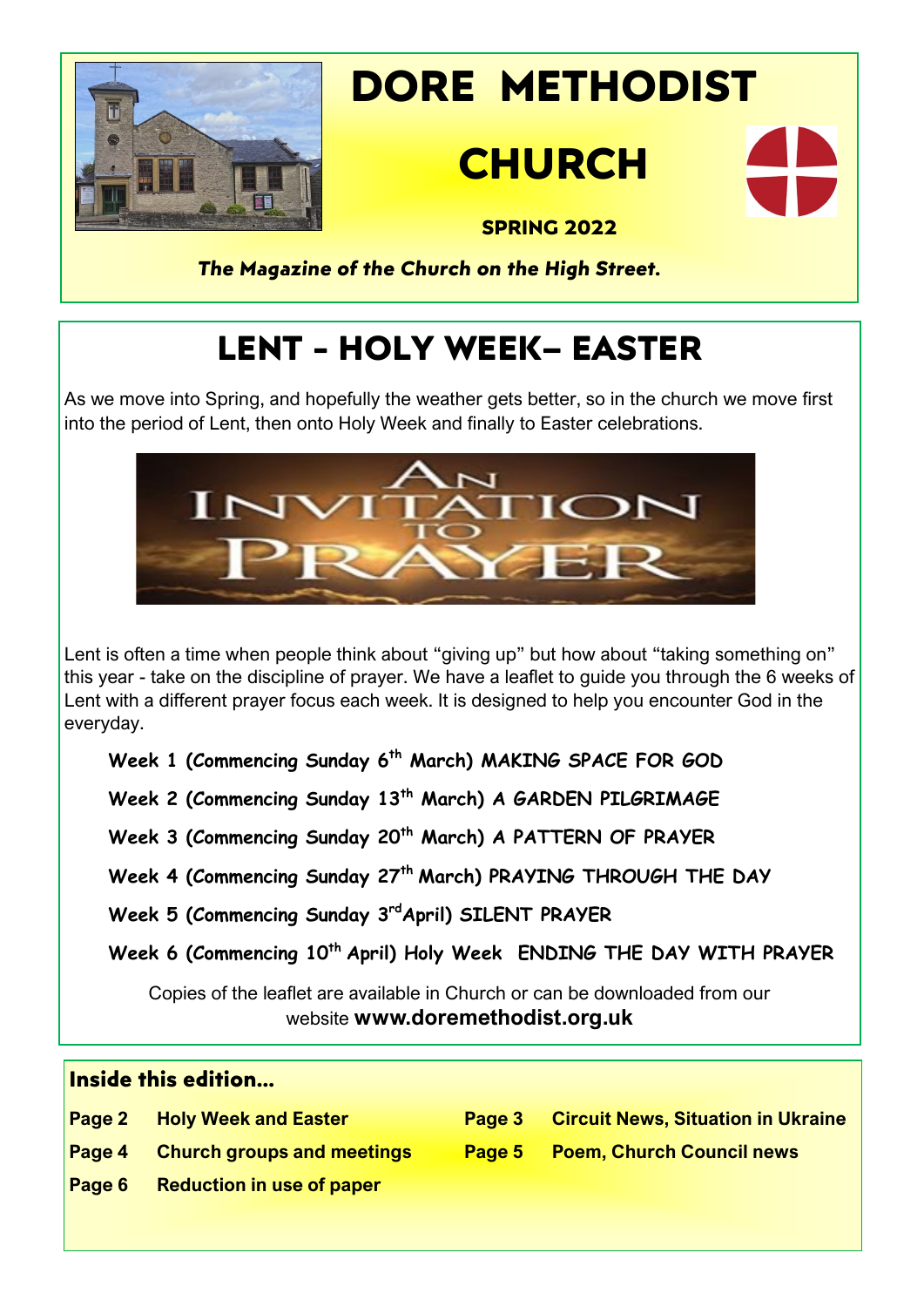Also during our Sunday morning services in Lent we will be using a short opening liturgy and building up a visual display to focus our minds on the theme of each service.

### **HOLY WEEK - 10th to 16th APRIL.**

Our Palm Sunday service on Sunday 10th April will be led by Rev David Willie. At this service we



will distribute Palm Crosses.

For a number of years, pre-covid, we organised a short act of reflective worship each day during Holy Week. This was greatly appreciated by those who attended, and we have decided to organise a similar opportunity during Holy Week this year.

From Monday to Thursday there will be an act of quiet, reflective worship in church, starting at 4-30 p.m. and lasting about half an hour. We invite everyone to these services and in the past we have been delighted to have folk from other local churches joining with us.

The focus of our services will be **Travel with us** *through* **Holy Week.**

On **Monday** we will hear the story unfold *through* the eyes of the disciples.

On **Tuesday** we will be invited to understand more *through* the words of Jesus

On **Wednesday** we will reflect on the passion *through* words and music

On **Thursday** we will become part of the story *through* bread and wine

On **Good Friday** we will join with friends in the garden at Totley Rise Methodist Church at **2-45 p.m.** where we will Pause and wait….victory will be won *through* the cross.

### **EASTER SUNDAY - 17th APRIL**

Gail will lead our Easter Morning Celebrations with a service that will include Holy Communion.

We hope that as many as possible will be able to support all the arrangements we are making to make Lent, Holy Week and

Easter 2022 special for the people of Dore.

Please invite your friends and family to join with us as we travel through this season.

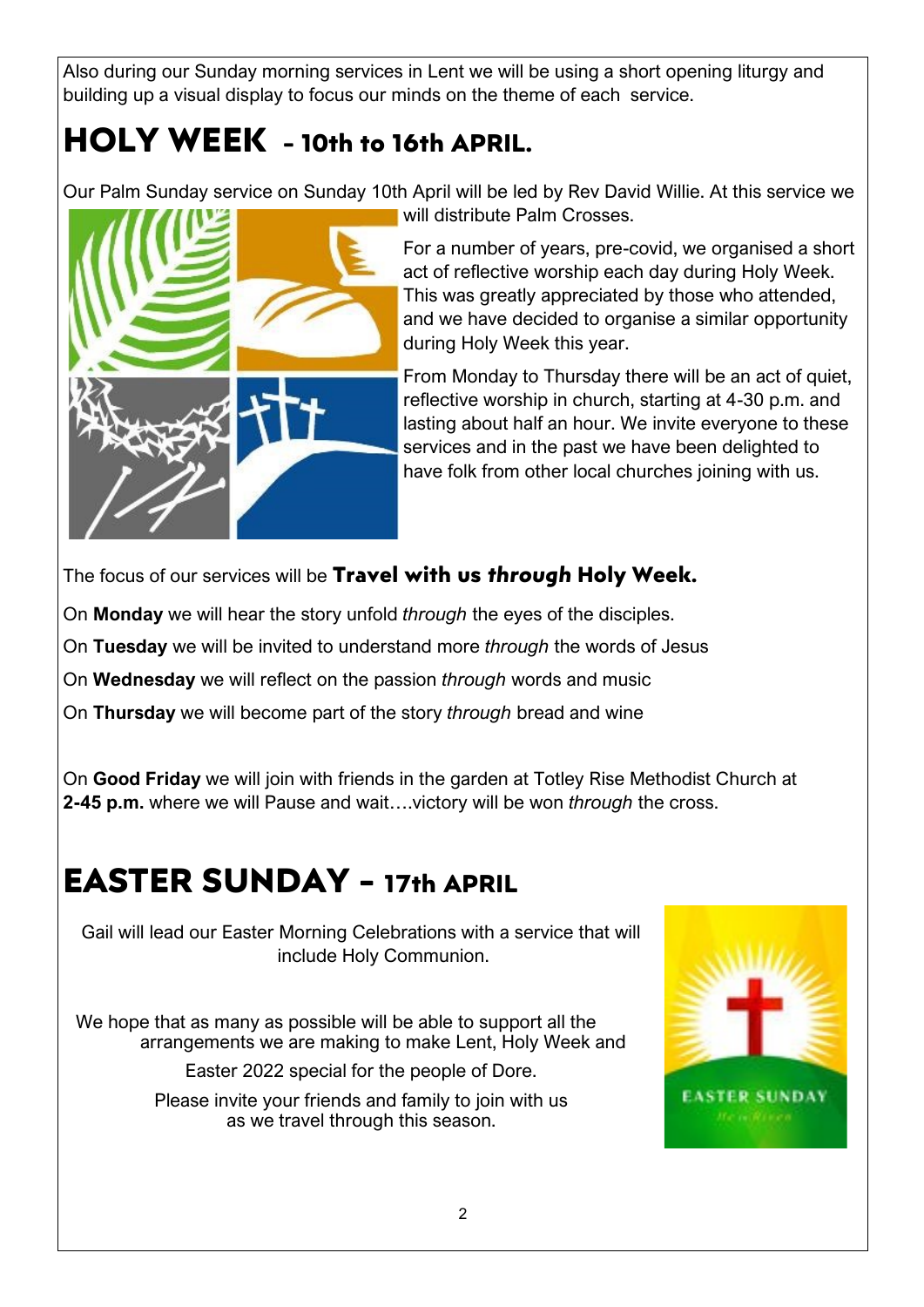#### **Sheffield Circuit—Lent Prayer Gatherings.**

The Sheffield Circuit are organising a series of Prayer Gatherings, each Wednesday in March at 8-00 p.m. for an hour. These gatherings will explore the symbols traditionally placed on the Lenten Cross and their significance to the Circuit. These sessions are held on Zoom and the access details are as follows:

Meeting ID: 944 1186 5948 Passcode: 999757

#### **The situation in Ukraine.**

Over the last few weeks we have all been aware of the terrible plight of people living in Ukraine.

Some have made long and difficult journeys to safe havens in other countries; others have spent many hours in underground shelters dreading what the next few hours will hold for them. There are now huge humanitarian needs and many people in this country are asking how they can help. The quickest and safest way to offer support is by making a monetary donation to one of the established aid agencies. They are aware of the urgent needs and often have established and dedicated ways of being able to quickly meet these. This is better than us organising a local collection within the church.



There are two suggested methods of making a personal monetary

donation. Firstly, by supporting the appeal made by All We Can and The Methodist Church. This can be done in several ways:

Making a donation on-line. Go to [www.allwecan.org.uk/ukraine](http://www.allwecan.org.uk/ukraine-emergency-appeal/)-emergency-appeal/ Make a donation over the phone by contacting All We Can on 020 7467 5132 Send a cheque (Payable to All We Can) to All We Can, Ukraine Emergency Appeal, 25, Marylebone Road, London, NW1 5JR.

Or you can donate to the appeal launched by the Disasters Emergency Committee (which includes Christian Aid, Cafod, Save the Children and Oxfam). This too can be done in several ways:

Making a donation on-line. Go to www.dec.org.uk

Make a donation over the phone by contacting 0370 60 60 900

Send a cheque (Payable to DEC Ukraine Humanitarian Appeal) and send to PO Box 999. London, EC3A 3AA.

Make a donation over the counter at any Post Office

If you are able, please "Gift Aid" your donation as this increases its value by 25% at no extra cost.

When our Church Council met on 3rd March they agreed to send a donation of £500 from Church Funds to the All We Can appeal.

Please also remember this on-going situation in your prayers.

It may be that in coming weeks if refugees from Ukraine arrive in Sheffield there will be practical ways that we can show our concern by donating clothing, household goods etc. If such local appeals are made we will give details of how donations can be made via our Weekly Update.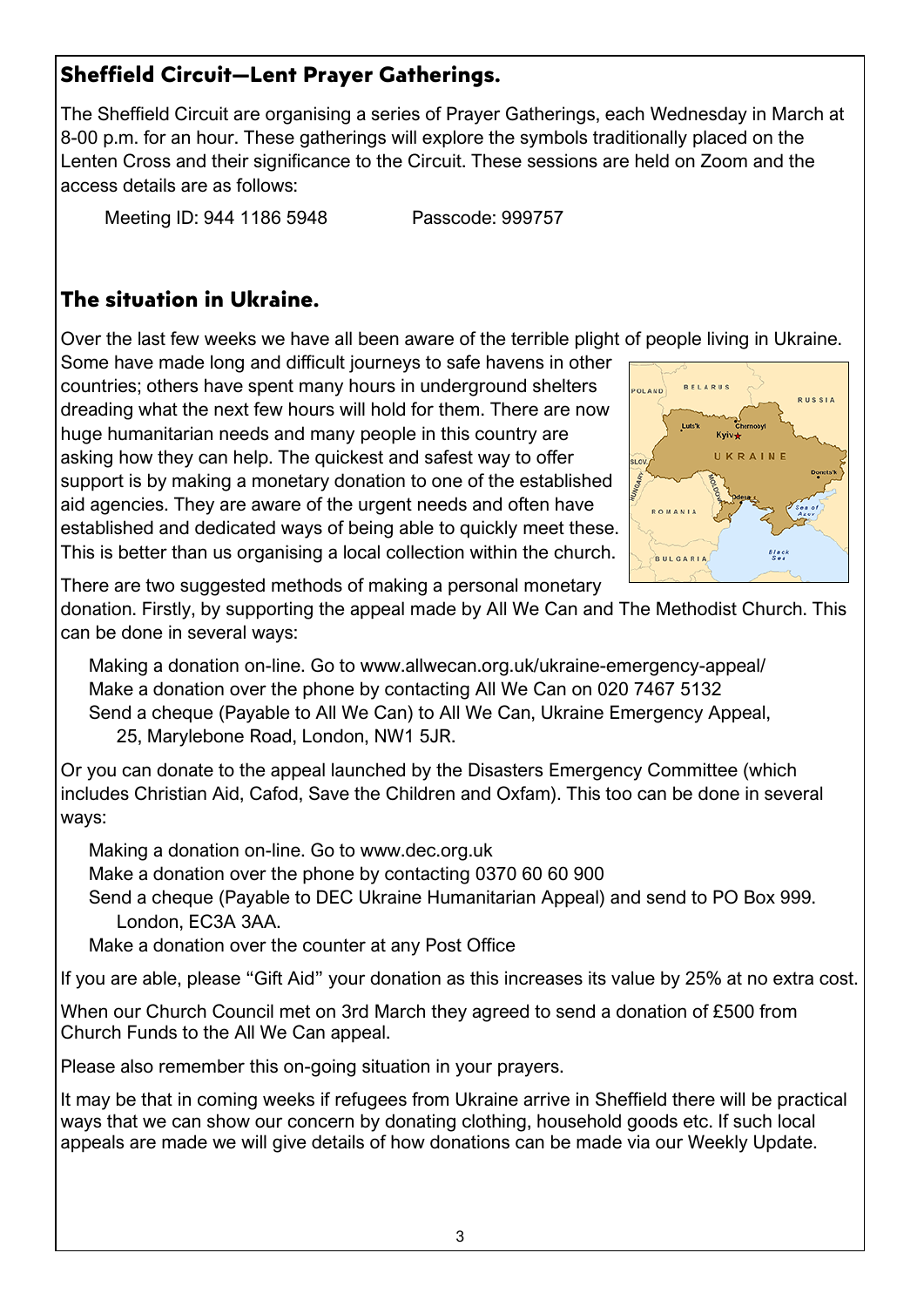#### **Tuesday Group.**

After a gap of eighteen months, we were finally able to hold our first meeting on the second Tuesday of September at the new time of 2.30 p.m. It was felt that an afternoon meeting would work well for everyone and with an average attendance of twenty-five ladies that seems to be the case.

We had a very enjoyable Christmas Meeting, singing carols, Christmas readings and an unusual rendition of the Twelve Days Christmas. Janet Barraclough kindly accompanied us on the piano, trying to keep us in tune. This was followed by an enjoyable afternoon tea and an opportunity to chat to everyone.

We are looking forward to our new 2022 programme with some interesting speakers , which began as follows:

8th February: 'Life in the Fire Service', Mike Hodgkins First-hand experiences of a retired fireman

8th March: 'Arpillera', the beautiful textiles of Peru feature in a project supported by the Anglican Church in that country

Our April Meeting is on Tuesday 12th and will be 'A Derbyshire River', Christine Gregory describes a picturesque walk down a little know river

All meetings take place in our Church Hall at 2.30 p.m.

We have decided to still support Transport 17 as our Charity for the coming year. As Covid restrictions eased we restarted the sale of books with the money going to our Charity.

All ladies are very welcome to come along and join us for friendship and good company.

June Monks.

#### **Chair Aero bics Group.**

Towards the end of January we started a new Chair Aerobics Group, working in partnership with Community Wellness Services. The Group offers a fun, friendly and low intensive workout lasting about 45 minutes. Afterwards there is a cup of tea or coffee along with the opportunity to chat to others. The leader, Jean, is well experienced in leading these classes, and is very understanding, especially when there is confusion between right and left!!!

As is often the case the group started off with a handful of attendees, but over the last few weeks our numbers have increased with around a dozen people attending.

So if you want some gentle exercise in a friendly environment, why not come along on Monday's at 1-00 p.m. in the Church Hall. There is a charge of £3 per session.

Jackie Bailey.

#### **Annual Church Meeting.**

We are required to hold an Annual Church Meeting, when together we can consider the life of our church and the way we would like it to develop over the coming year - as well as making some appointments to key posts.

Because of the situation over the last couple of years we have not held such a meeting since 2019. Arrangements have now been made for our 2022 Annual Church Meeting to be held as part of our Sunday Worship on **15th May.** There will be some short reports circulated in advance, but we will not be producing reports from every Church group or organization as we have in the past.

This will be an important meeting when we will consider all aspects of our church life and we hope that as many of our members as possible will make every effort to attend this important meeting.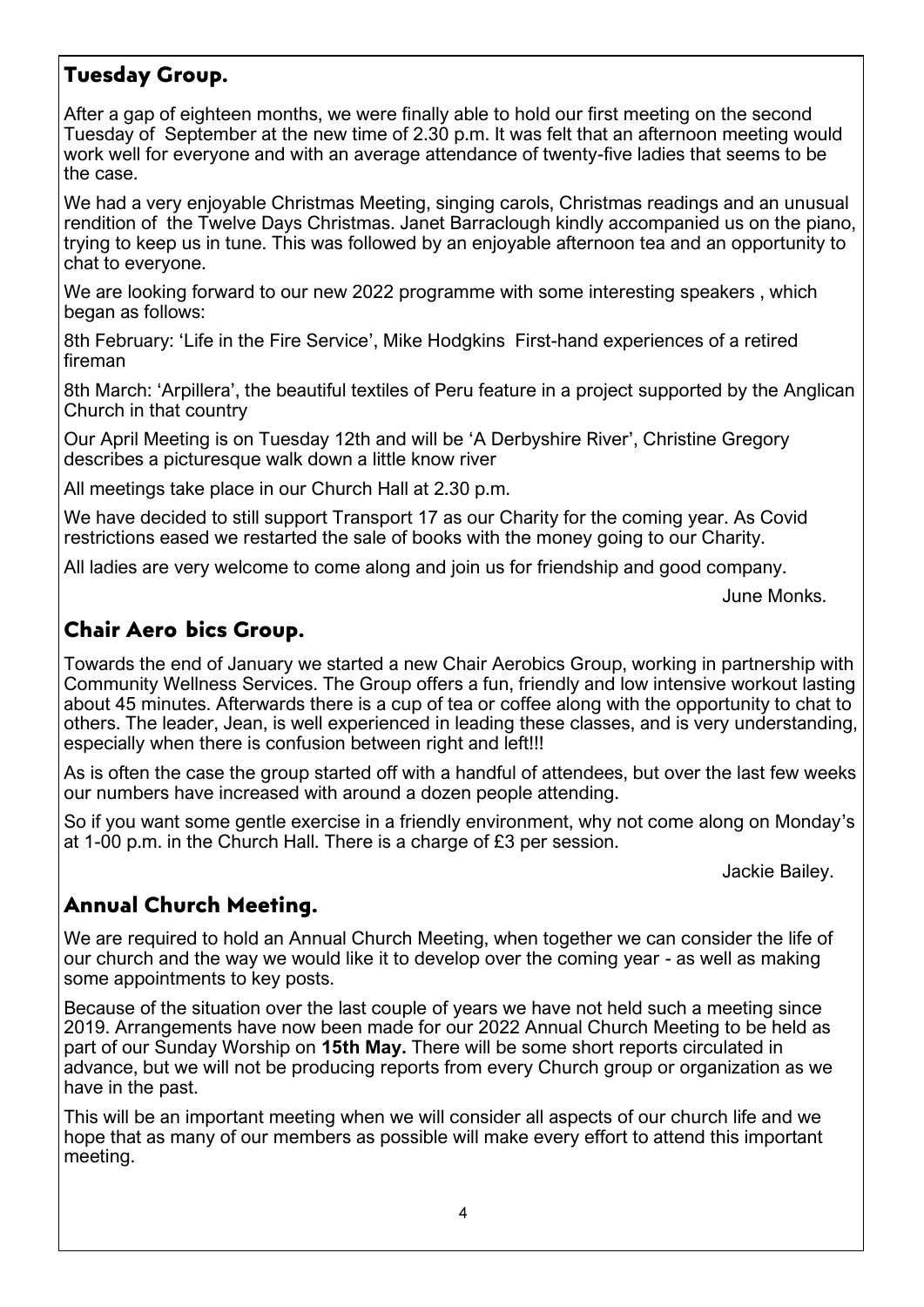| Poem.                                                                                                                                                                                                                                                    |  |  |  |  |
|----------------------------------------------------------------------------------------------------------------------------------------------------------------------------------------------------------------------------------------------------------|--|--|--|--|
| I have a list of people I know, all written in a book<br>On birthdays and at Christmas time I go and take a look<br>And that is when I realise that these names are all a part<br>Not of the book they are written in, for they are in my heart.         |  |  |  |  |
| Each name stands for someone who has passed my path sometime<br>And in the meeting they became the rhythm in each rhyme.<br>It may sound fantastic for me to make this claim<br>But I really feel that I'm composed of each remembered name.             |  |  |  |  |
| Whilst you may not be aware of any special link<br>Just meeting you has marked my life a lot more than you think.<br>For once I've met someone, the years cannot erase<br>My memories of a pleasant word and a kind and friendly face.                   |  |  |  |  |
| So please never think that my cards are just a mere routine<br>That I think of you at special times but never in between.<br>For when I send a greetings card that is addressed to you<br>It's because you're on a list of friends that I'm indebted to. |  |  |  |  |
| For I am but the total of the many friends I've met<br>And you happen to be one of those I never will forget.<br>So whether I have known you for many years or a few<br>In some way you have played a part in shaping the things I do.                   |  |  |  |  |
| And every year at special times I realise anew<br>The best gift life can offer is having friends like you.<br>So may the love at special times keep growing and endure<br>Leaving richest blessings in the heart of you and yours.                       |  |  |  |  |
| (Thank you to "Author Unknown" for these words. Submitted by<br>Joy Depledge.)                                                                                                                                                                           |  |  |  |  |

#### **News from the Church Council.**

Our Church Council met on 3rd March. Items discussed included:

- **Pastoral -** we now have 45 members and 12 "friends".
- **Property -** repairs to the roof have recently cost £5666. Electrical repairs undertaken and some still awaited will cost over £1200. Some work has also been necessary on the hall heating system and fire precautions equipment. An estimate of £10,000 had been received to deal with the damp problem in the hall but it was agreed we could not progress this.
- **Finance -** in the last 5 months our expenditure has exceeded our routine income. A legacy of £15,000 had been received from the estate of Margaret Vaughan.
- **Worship Leader -** Jackie Bailey was re-appointed as a Worship Leader.
- **Safeguarding -** we have not been able to appoint a Safeguarding Officer. The possibility of sharing the work between a number of people is being discussed. The Church Council was reminded of their obligations regarding Safeguarding.
- **Moving forward -** a careful and cautious approach is still being followed as we move from pandemic to endemic. A number of church and other groups are now meeting and operating successfully. An Annual Church Meeting will be held shortly which will include a discussion on Oversight and Trusteeship.

The Church Council is scheduled to next meet in October.